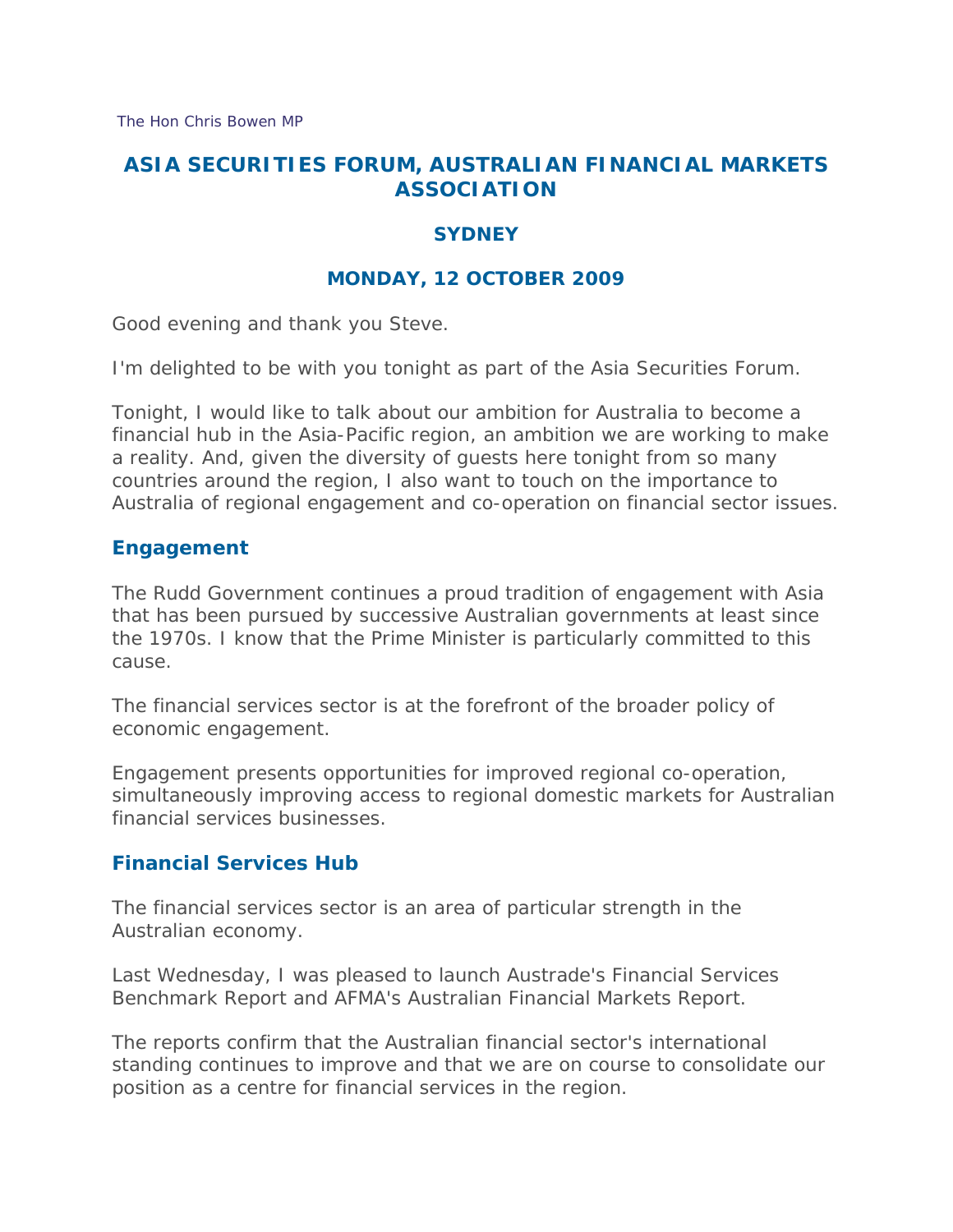The following night, the World Economic Forum released its annual financial development report and gave a significant endorsement of the maturity of Australia's financial markets.

The report ranked Australia second in the world – ahead of the United States, Hong Kong and Singapore, and behind only the United Kingdom – for the strength of our financial systems and capital markets.

In a tumultuous year for financial markets, Australia was the only country in the top 10 to actually *improve* our overall financial development score.

It was such a remarkable result that even the official Chinese news agency, Xinhua, picked up the story. And it reported not on the UK's top position or Hong Kong's fifth position but, rather, on Australia's strong performance.

To have ranked ahead of Hong Kong in the financial development list, and to have had the official Chinese news agency note that it is a boost for Australia's push to become a financial services hub, is recognition that we have a lot going for us.

Australia's equity market is the eighth largest in the world. And, on that equity market, our financial services sector has a larger market capitalisation than that of France and is of equivalent size to that of Hong Kong.

Meanwhile, on the debt side, Australia ranks first in the Asia-Pacific for international debt securities currently on issue.

What that means is that, within the Asia-Pacific region, we have become a preferred location for bond issuance by high credit quality, non-resident issuers – generally referred to as "kangaroo bonds" when they are denominated in Australian dollars.

In addition to those issued in Australia by non-residents, "international debt securities" encompasses bonds issued here in currencies other than Australian dollars, all of which demonstrates the growing international flavour of our financial services sector.

Perhaps most importantly, though, Australia's real economy has been one of the world's best performers throughout the financial crisis and, as the dust settles, Australia is clearly emerging as one of the most resilient of the developed economies.

Our economy has so far managed to avoid technical recession. While all about us plunged into at least two consecutive quarters of negative growth,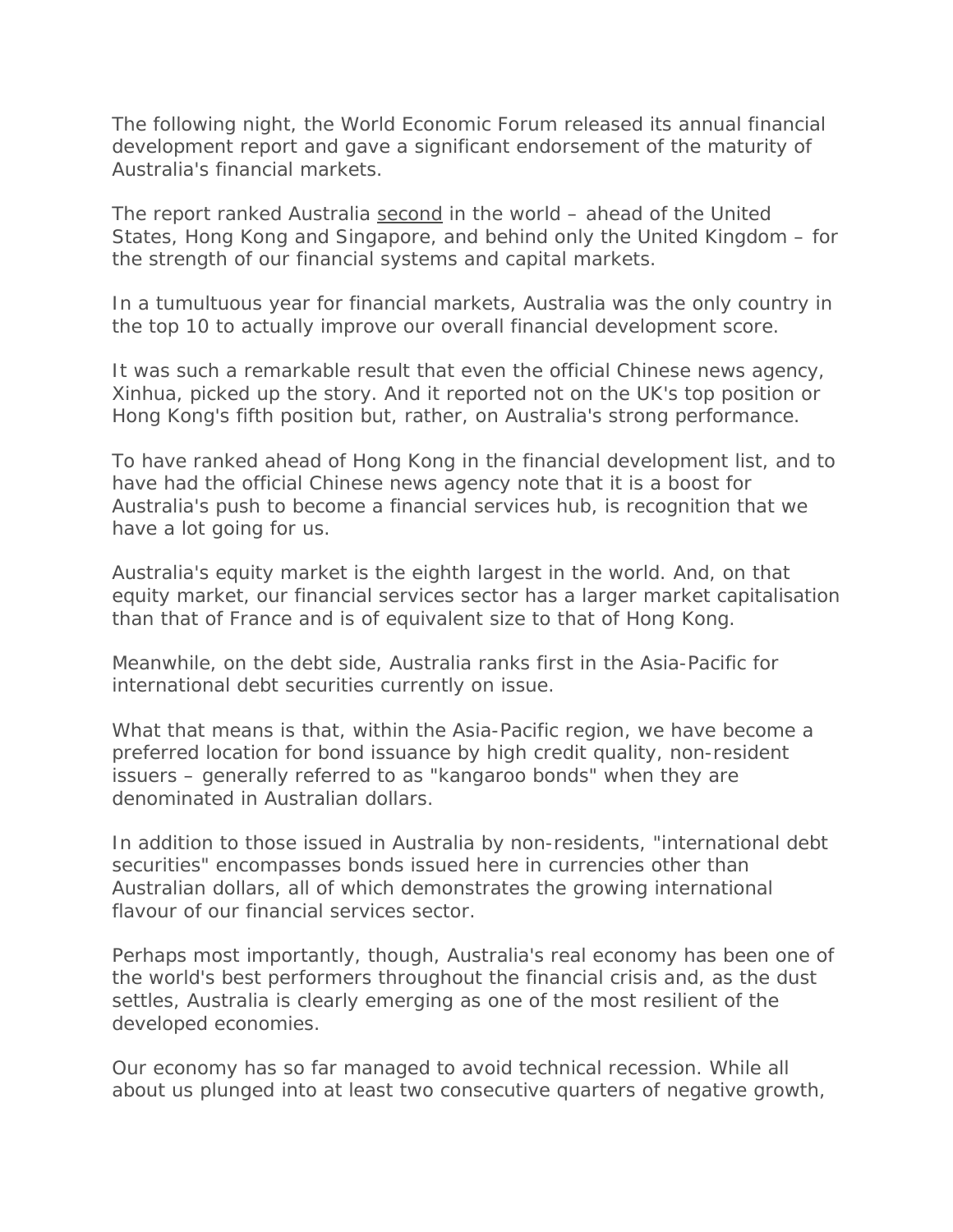the government's temporary and targeted economic stimulus measures have worked to keep our economy ticking over and to keep unemployment relatively low while confidence returns both businesses and consumers.

Admirable workplace flexibility, shown by both employers and employees during a time of economic uncertainty, has also been partly responsible for unemployment remaining below forecast levels.

And we have, of course, also benefitted from our trade links with China, the world's fastest growing economy, which has ensured continuing demand for our exports.

So our economic strength is a clear advantage, as a strong economy provides confidence to underpin dynamic financial markets.

The strength and liquidity of Australia's financial sector was reinforced by our move – exactly one year ago today – to provide enhanced depositor protection arrangements and a temporary guarantee of banks' debt funding, a measure which helped ensure the Australian financial sector's stability and liquidity at the height of the market turbulence.

Another reason for Australia's resilience throughout this financial crisis is our world's best prudential regulation.

I've always had the view that our prudential regulation was a great asset. This has been proven, I think, even more so over the last two years.

Another great national asset that has helped us through this crisis is our set of strong and solid financial institutions – solid because of good management and also solid because of that prudential regulation and because of the four pillars policy.

Of the largest 100 banking groups in the world, only 9 are rated AA or above, 4 of which are Australian. One quarter of the banks rated AA or above in September last year have since lost that status – but the major Australian banks have retained theirs and so now make up nearly half the world's banks with a rating of AA or higher.

On average, 8.5 per cent of the capital held by our major banks is Tier 1, high-quality, capital, well above the minimum requirement of 4 per cent.

In so many other nations the financial services sector has been a drag on economies throughout this crisis but it's certainly not something we would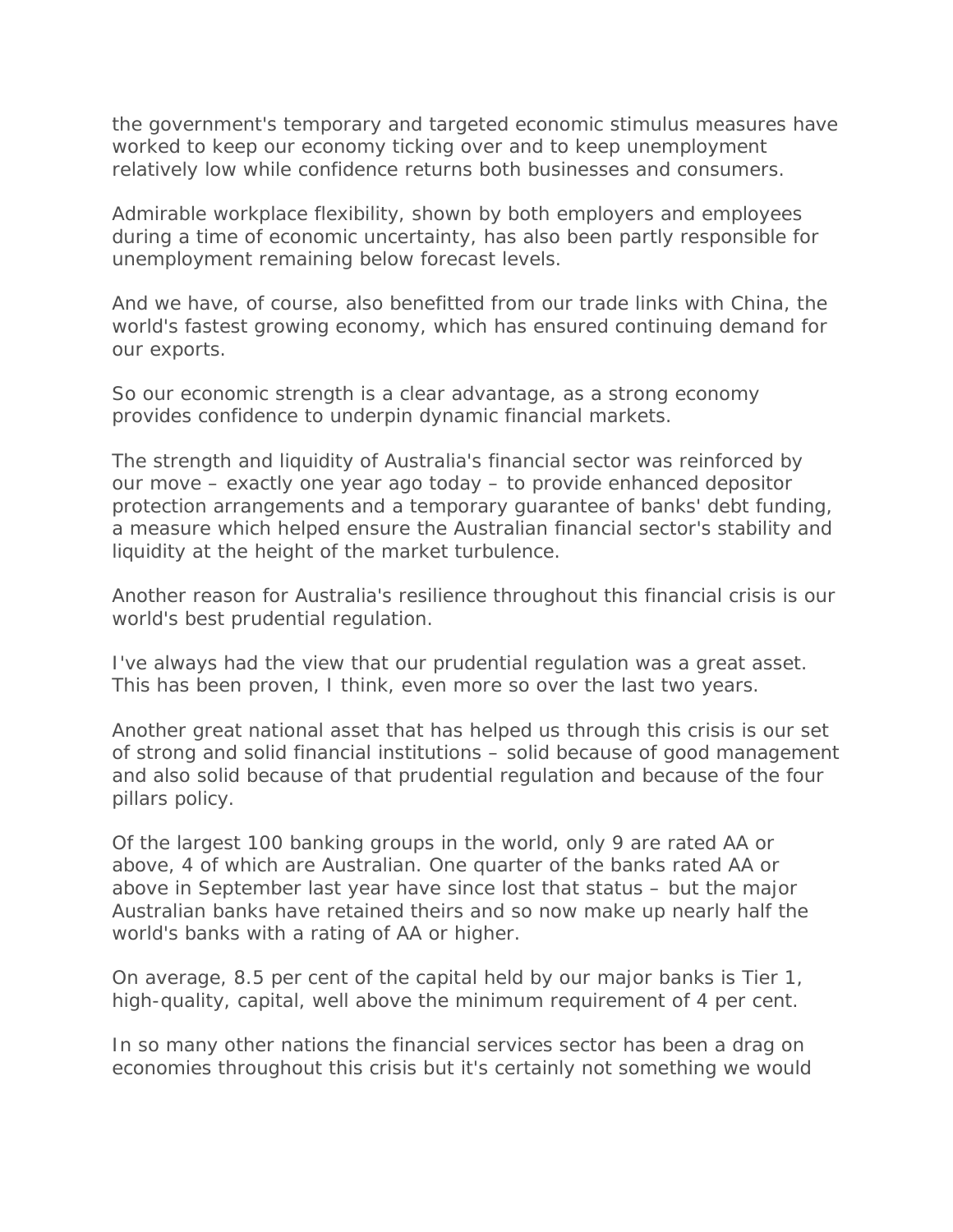say of ours. We see our financial services sector as a great asset, not a drain.

So, in terms of making Australia into a financial services hub, we see this financial crisis as an opportunity. As I said earlier, for years to come, the world's investors will be looking to see who got through this crisis the best: which system of prudential regulation worked? Which financial institutions got through this crisis the best? Which nation survived the global financial crisis?

And, in Australia, we are in a very strong position place to argue that it's us – that our real economy, our financial sector have withstood the shocks of the last two years better than any other.

Another advantage we have is our skills. Australia has built up a great skills base from the experience of managing the enormous pool of funds accumulated primarily through superannuation.

Australia now has the fourth largest pool of funds under management in the world – that's not per capita, but overall. It is the largest pool of funds under management anywhere in the Asia-Pacific region. And, since 1994, the sector has experienced a compound annual growth rate of 10 per cent.

This is perhaps Paul Keating's greatest political legacy, the skills that we have built up over the last 20 years as we manage our national savings.

Yet, for a nation that has built up such experience and expertise in managing capital, it is extraordinary that around only 3 per cent of all those funds under management come from overseas.

This is one area where we have so much scope for improvement. We need to be leveraging off our experience and spruiking our financial management skills to the world. Australia should have funds flowing in from all over the world for investment both locally and throughout the region.

We have, after all, several other natural advantages conducive to becoming a centre for financial transactions.

We have English as a native tongue – and our foreign language skills are good, though we would like them to be very much better. Improving such skills underlies so much of the Government's focus on education – at all levels.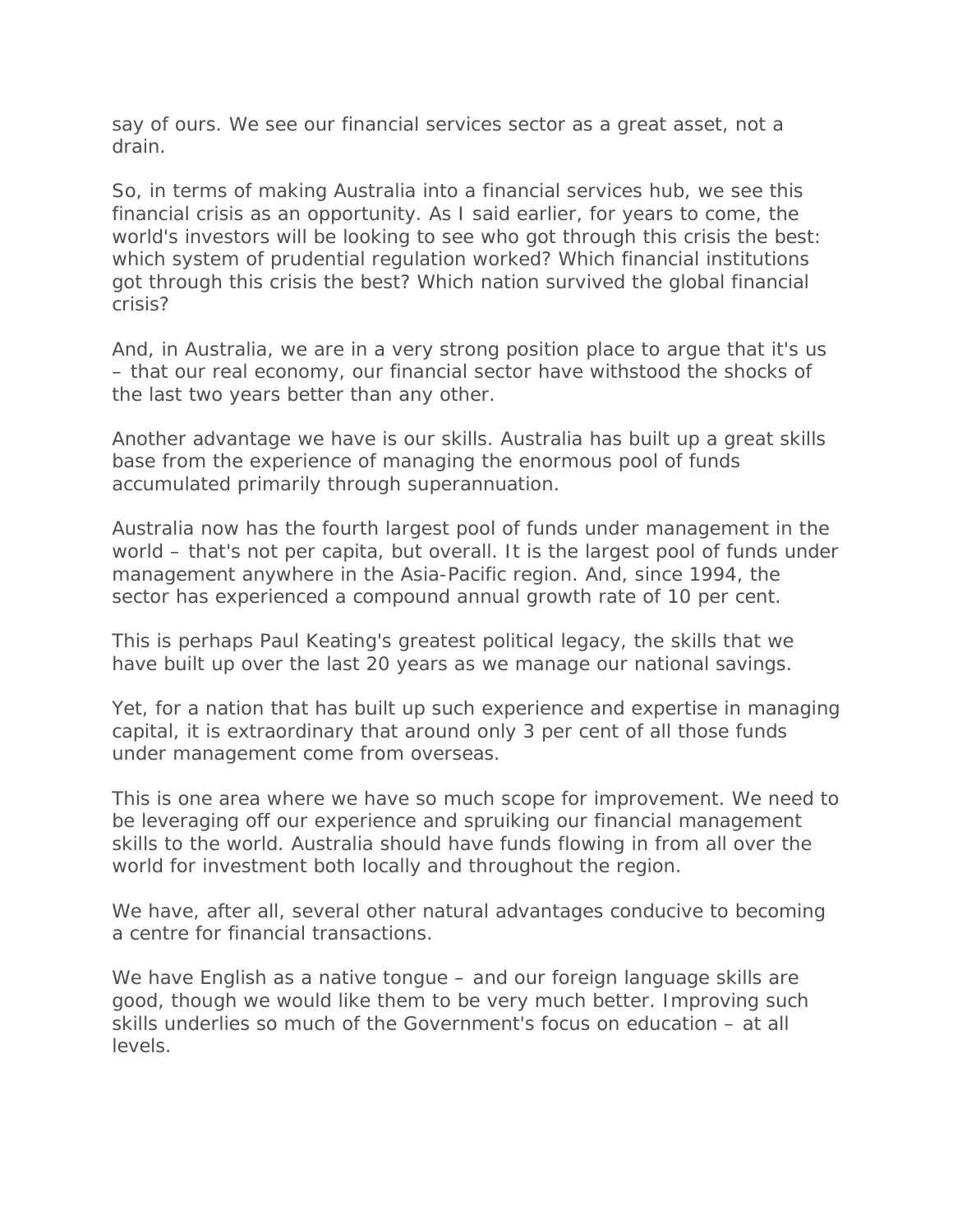Our language skills currently arise from our migration program primarily. We'd like them to arise from our education system just as much.

Our time zone is also beneficial, strategically located, as we are, between the close of markets in the United States and Europe and the opening of markets in Asia.

In terms of attracting talent we, of course, shouldn't forget our great quality of life. Sydney and Melbourne, for starters, are unquestionably two of the world's greatest places to live and work, their liveability and cosmopolitanism complemented by their natural beauty.

We have, as I say, enormous advantages – but there is still an enormous amount of work for us as a nation to do. While the WEF and others may rate us highly, we haven't done enough to capitalise on our advantages in the past and, as I have said, we need to make sure that we do so as the world economy recovers and investors start looking for the markets that best withstood the stress test of the global financial crisis.

So, while clearly Australia is an attractive destination for financial services businesses, I am not going to tell you that nothing more needs to be done. On the contrary, the Rudd Government came to power on commitments that included action to improve Australia's international competitiveness and we are continuing to work towards seeing the realisation of that goal.

In releasing the Austrade report I noted some of the Rudd Government's achievements to date towards the goal of establishing Australia as a financial services hub in our region. These include:

- cutting the withholding tax on certain foreign distributions from managed investment trusts from 30 per cent to a final rate of 7.5 per cent, from the highest rate in the world to close to the lowest;
- changing the attribution rules and the deemed capital account treatment of the sale of shares, units and property from Managed Investment Trusts;
- repealing and replacing the Foreign Investment Fund provisions with a narrowly-defined anti-avoidance rule and modernising and re-writing the Controlled Foreign Company rules; and
- transferring supervision of financial markets from the ASX to ASIC, the corporate regulator, a long overdue reform that will allow us to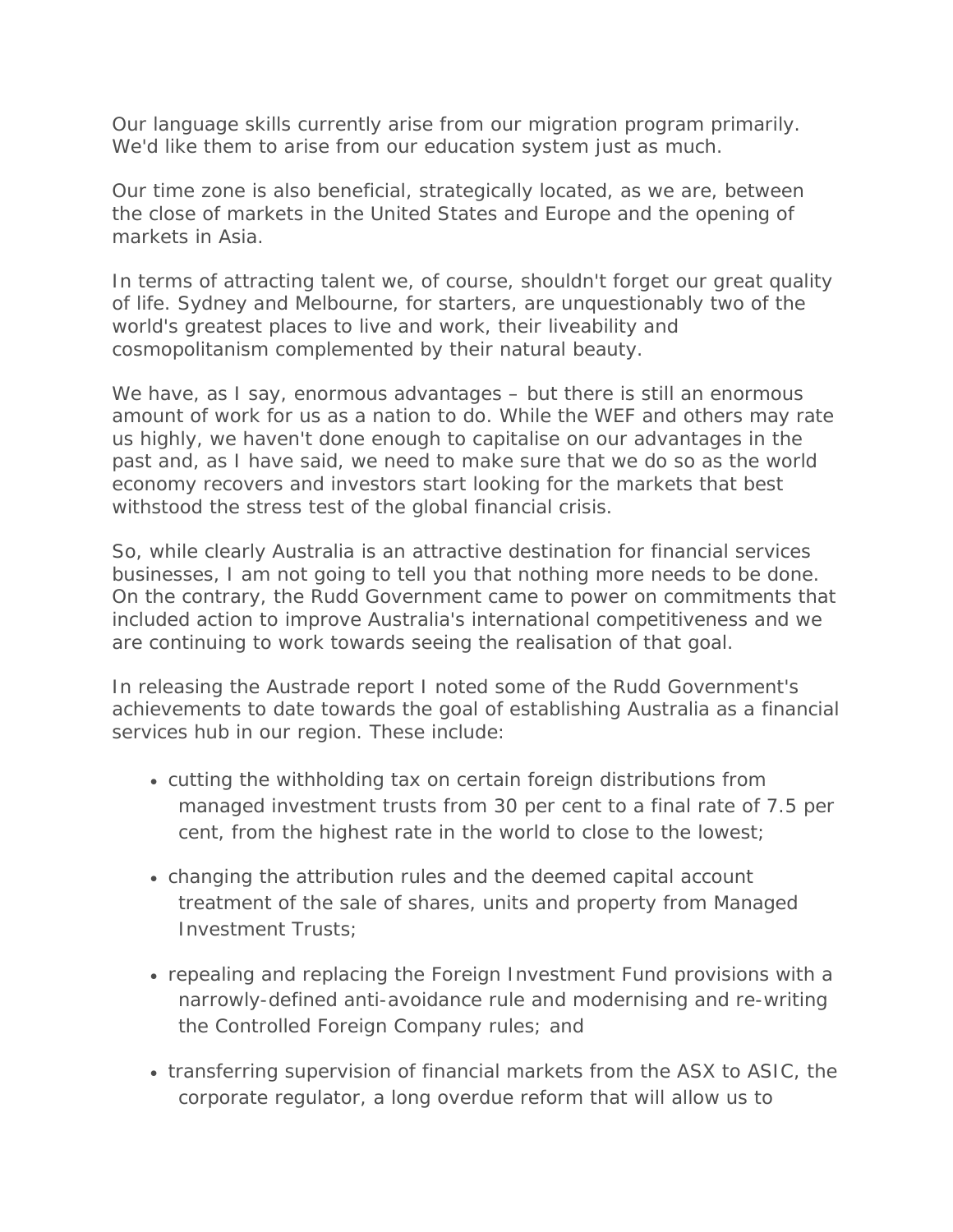consider opening our financial markets to genuine and meaningful competition.

Importantly, last year I announced the establishment the Australian Financial Centre Forum to progress the Government's initiative to position Australia as a leading financial services centre in the Asia-Pacific region.

One area I know is being considered by the Forum, and one that I've spoken about in the past, is Islamic finance. This is of particular relevance for Asian financial centres. Malaysia for example, is positioning itself as an Islamic financial services centre, and Singapore has ambitions in this regard.

Whilst it may be unrealistic to expect that Australia, at least in the near term, could compete with centres such as Malaysia for the status of regional Islamic financial centre, we can nevertheless seek to take advantage of this emergent area in order to diversify our sources of capital and broaden the range of products available to our financial services consumers.

I look forward to receiving the final report from Mark Johnson and the Australian Financial Centre Forum in the near future.

In addition, the Government expects that further work being done by the Henry Review and the Board of Taxation will also help it to get the policy settings right to achieve our goals in this area.

## **Regional Engagement**

Turing to the second of the matters I identified at the outset, the Government is looking at ways not only to promote itself as a financial centre within the region, but also to develop stronger relationships with other jurisdictions that also have very well developed financial markets.

Obviously there is some competition between various countries of the region for financial services centre status. It is that side of things to which we direct our efforts at improving our competitiveness. But there is also much to gain by working towards co-operation between the countries of the region on financial services issues.

It is in all our interests to promote a stronger Asian financial presence throughout the world.

Greater co-operation with other Asian financial centres has the potential to realise significant mutual benefits.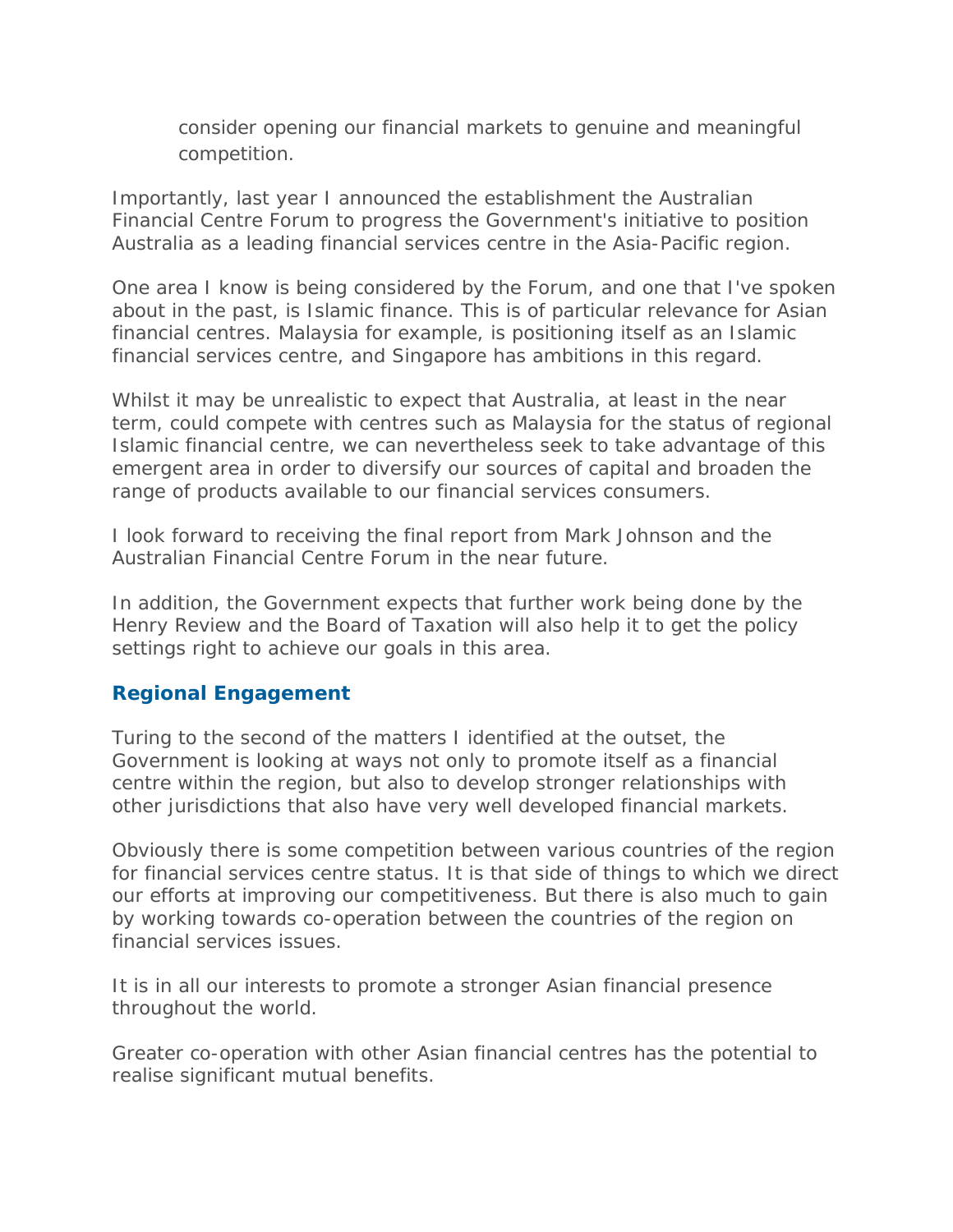Australia will benefit directly from this co-operation.

Firstly, an increase in the number of foreign financial services providers operating in Australia will result in greater competition and choice for consumers and investors, driving down prices and driving up service quality.

Secondly, Australian financial service providers wishing to expand their businesses within the region will benefit from greater access and decreased regulatory costs.

And, thirdly, stronger relationships between the relevant regulatory bodies in the region will lead to more effective enforcement outcomes.

Such work is already being progressed by the Australian Securities and Investments Commission as part of its objective of promoting greater crossborder capital flows through the development of mutual recognition arrangements.

For example, in 2008, ASIC and the Hong Kong Securities and Futures Commission entered into a mutual recognition arrangement in relation to the offerings of managed investment products in each jurisdiction. This allows domestic issuers to offer their products in the foreign jurisdiction without having to also comply with all the regulatory requirements in that jurisdiction.

ASIC is currently in discussions with the Monetary Authority of Singapore with a view to establishing a similar arrangement with Singapore. ASIC aims to enter into these arrangements with jurisdictions whose regulatory regimes are sufficiently equivalent to those in Australia.

The Government will continue to promote greater cooperation within the region as a means of promoting the Australian financial services sector and achieving better outcomes for the Australian economy and the Australian financial services sector.

# **Conclusion**

Last week's World Economic Forum's report, which ranked Australia second in the world for the strength of our financial systems and capital markets was a welcome encouragement of what the Government is trying to achieve.

We are committed to doing whatever we can to promote Australia as a financial services hub in Asia.